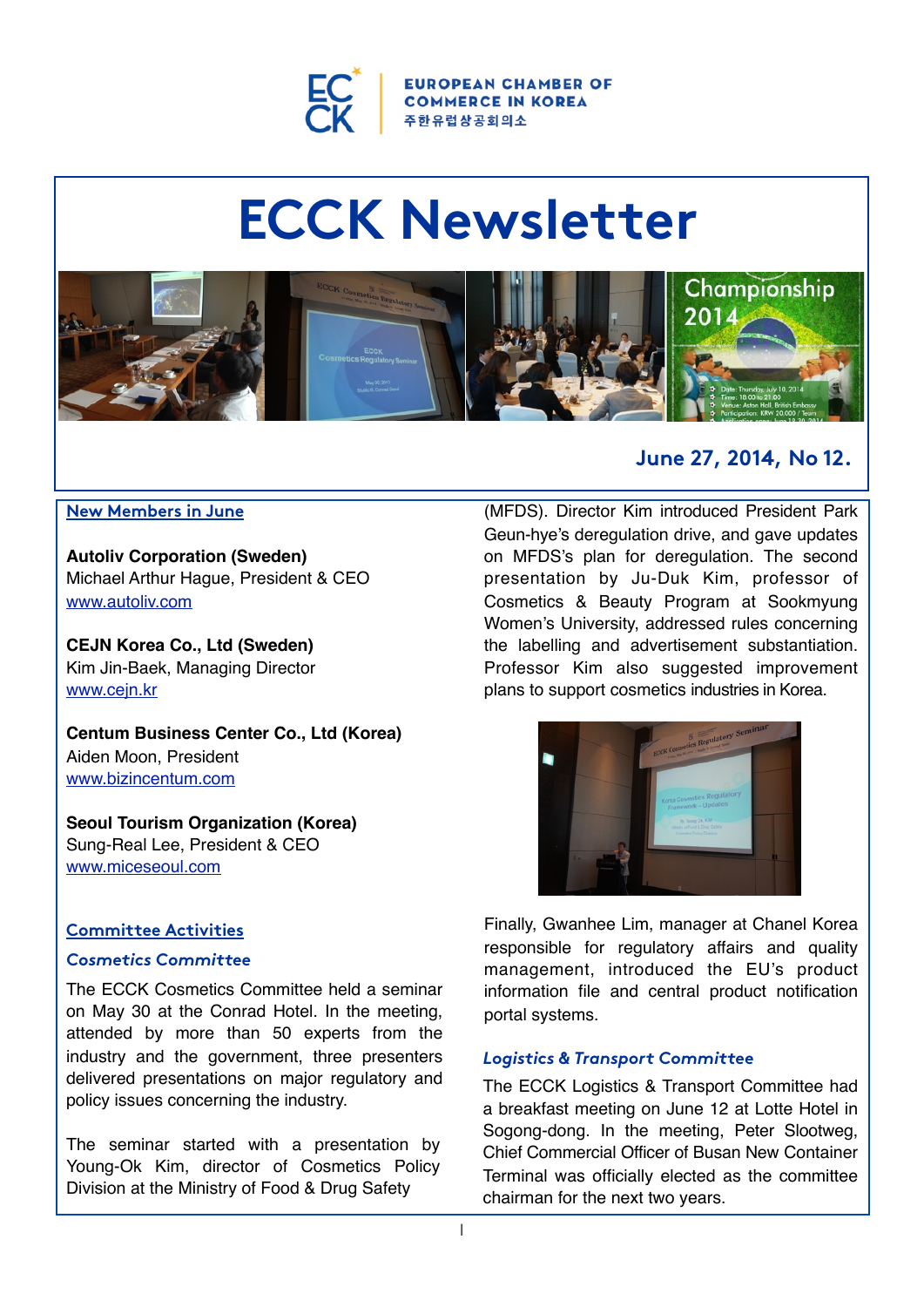

#### **ROPEAN CHAMBER OF COMMERCE IN KOREA** 주한유럽상공회의소

He has been serving as the interim chairman of the committee since 2013. Following the election, Won Jun from LG CNS and Donghee Kim from Hanjin gave presentations on IT technology integrated in the logistics process and other business areas in the industry.

#### *Marine & Shipbuilding Committee*

The ECCK Marine & Shipbuilding Committee hosted a breakfast meeting on June 17 at Park Hyatt Busan. During this meeting, Shell Korea, CEJN Korea, and Offshore Korea Exhibition Team joined and introduced their specialities and service areas.



Afterwards, legal experts delivered presentations on topics concerning contract, patent, and arbitration in the shipbuilding industry. Dongoh Hong and John Noh from Yoon & Yang made an examination of terms and conditions in shipbuilding contracts as well as means of protecting patent. In addition, Sunhwa Jeong from Hong Kong International Arbitration Centre explained general arbitration procedures and measures for saving time and cost in the process.

### *Chemical Committee*

The ECCK Chemical Committee held a workinglevel expert meeting on June 19 to review K-REACH and lower regulations, as well as potential technical issues that might arise. As the Ministry of Environment has finished accepting opinions from the industry, the final version of enforcement

decrees and rules are expected to come out within a few months. However, there are numerous technical details to be clarified when it comes to implementation. The Committee agreed to keep an eye on the development and look for subsequent consultation opportunities.

#### **Upcoming ECCK Events**

#### *Healthcare Committee Meeting*

- Time & Date: 14:00, Thursday, July 3.
- Venue: Seoul Square Building (3F)

#### *ECCK Busan Family Tour to Geoje Island*

- Time & Date: 09:00, Saturday, July 5.
- Itinerary: Okpo Battle Memorial Park, Historical Park of Geoje POW Camp, Geoje Sea World
- Please direct your enquiries to [busan@ecck.eu](mailto:busan@ecck.eu) or 051-959-9696.

#### *ECCK Breakfast Meeting with FSC Chairman*

- Time & Date: 07:30-09:00, Wednesday, July 9.
- Venue: Grand Ballroom, The Westin Chosun
- Admission Fees: Members 30,000 KRW/Nonmembers 50,000 KRW.

### *ECCK Table Soccer Championship 2014*

- Time & Date: 18:00-21:00, Thursday, July 10.
- Venue: Aston Hall, The British Embassy
- Participation Fee: 20,000 KRW/Team
- [Rules & Instructions](http://ecck.eu/nhc/bbs/board.php?bo_table=sub04_01&wr_id=123&sca=Upcoming+Events)